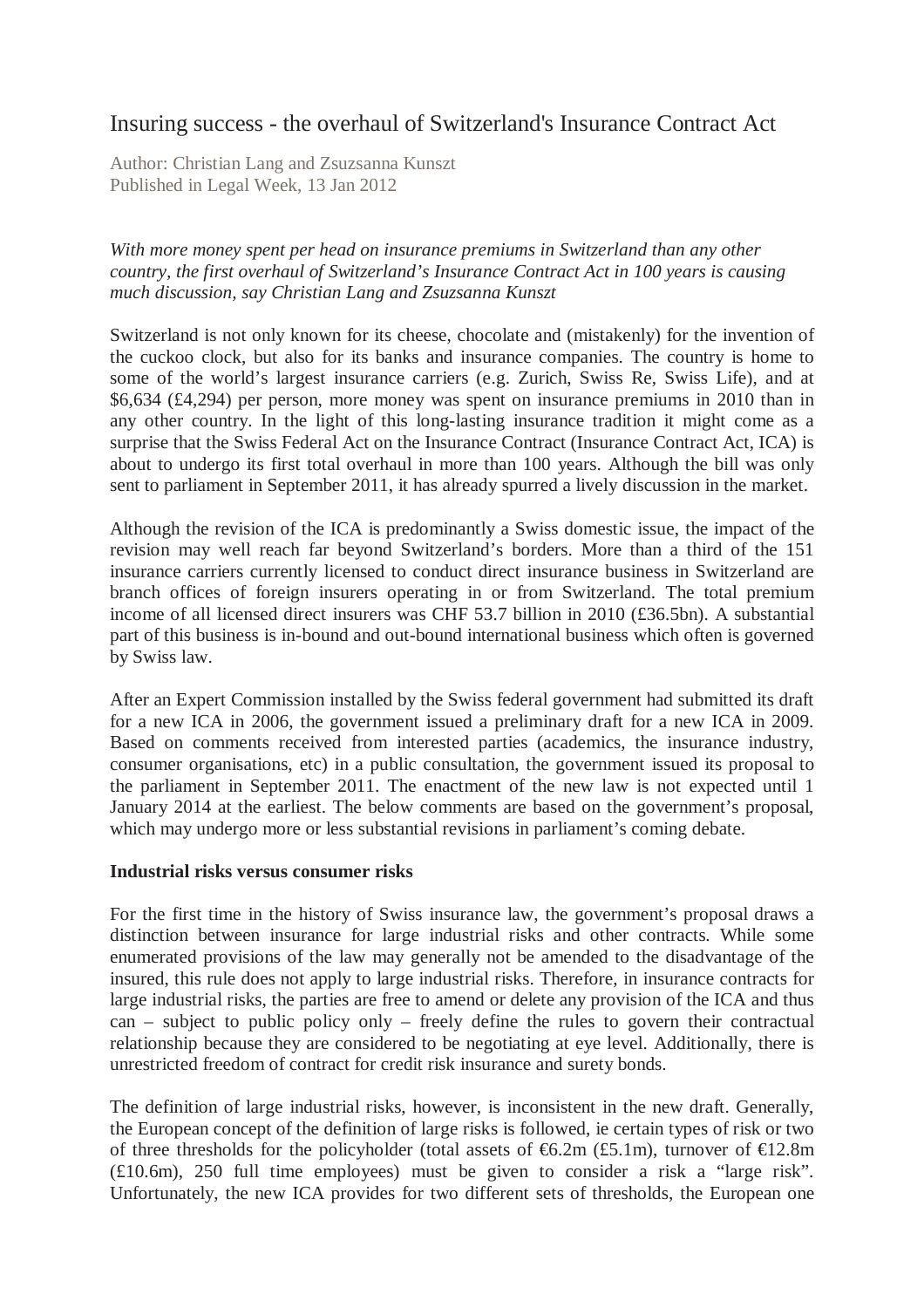for international contracts and a separate, higher threshold for domestic contracts. This does unnecessarily complicate matters and there is hope that the parliament will sort out these differences.

## **Pre-contractual information and disclosure**

While under the current ICA it is sufficient for the insurer to provide the insured with the general terms and conditions of the insurance policy, the new ICA provides that the insured needs to be given sufficient time to study and understand the terms of the policy before the insurance contract is concluded. The information needs to be given to the insured in writing and in an easy to understand manner. The law does not define what "sufficient" time or "easy to understand manner" shall mean. It remains to be seen whether the parliament will introduce more specific rules or leave it to the courts to develop a pertaining practice.

With regard to the disclosure duties of the insured vis-a-vis the insurer, the general rule of the current ICA that the prospective insured must disclose to the insurer all significant risk factors about which the insurer has asked in writing has been adopted in the new ICA. However, while under the current law the risk factors which the insurer addresses by written, precise and unambiguous questions are assumed to be significant, this assumption has been struck from the new law and it will be the insurer's onus of proof to demonstrate that a risk factor is significant.

Unless the parties have amended the respective provision in the new ICA, in connection with large industrial risks all information on material risk factors provided by the prospective insured is considered relevant, irrespective of whether or not the insurer has asked a pertaining question. However, the new law still allows the proposer to remain silent regarding a material risk factor as long as he is not asked about it by the insurer. Thus, there is still no duty of voluntary disclosure of material risk factors by the prospective insured, neither under the current nor under the proposed new ICA.

### **Admissibility of conditions precedent**

Recent case law has confirmed that the current ICA generally allows for strict conditions precedent, ie conditions, the violation of which can lead to a loss of insurance benefits even in the absence of prejudice to insurers. Such strict provisions would no longer be admissible under the new ICA (again, except in connection with large industrial risks where full freedom of contract exists). Under the new ICA, the insurer can only deny coverage if a condition was intentionally breached by the insured and if such breach had an impact on the occurrence and/or the size of the loss. In cases of non-intentional breaches, the insurer may reduce insurance benefits according to the degree of fault attributable to the insured.

# **Right of direct action of the damaged party against the tortfeasor's insurance**

A feature common to many continental European jurisdictions is about to be introduced into Swiss law with the new ICA: the right of the damaged party to bring direct claims against the tortfeasor's liability insurer (so-called 'action directe'). Although the majority of the liability claims to which the new law would apply are directly handled by the tortfeasor's liability insurer already today, some fear a dramatic re-interpretation of liability insurance if the tortfeasor is taken out of the picture and coverage issues were to be litigated with a claimant which is not a party to the insurance contract.